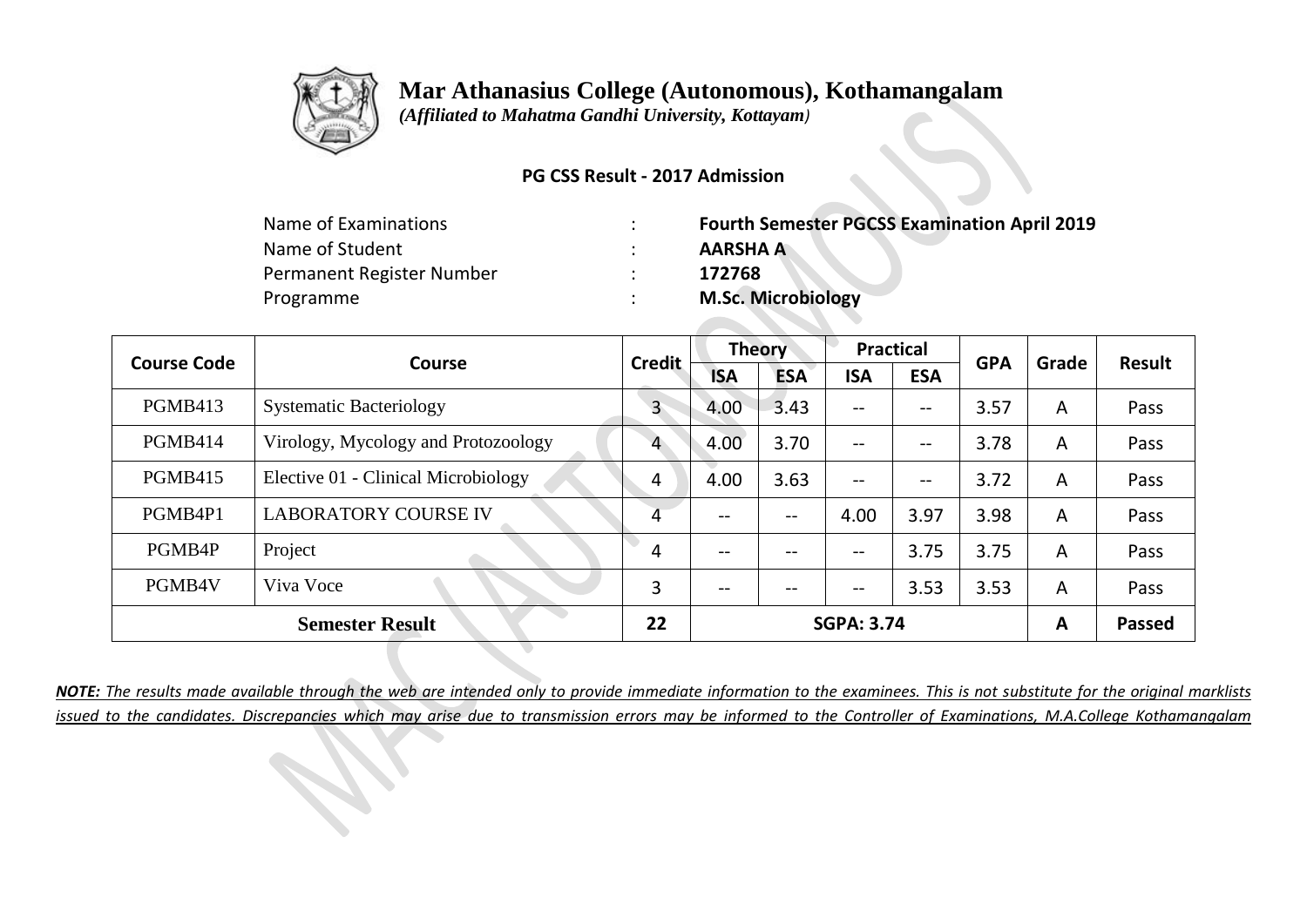

 *(Affiliated to Mahatma Gandhi University, Kottayam)*

#### **PG CSS Result - 2017 Admission**

| <b>Fourth Semester PGCSS Examination April 2019</b> |
|-----------------------------------------------------|
| <b>AKHEELA ASHARAF</b>                              |
| 172769                                              |
| <b>M.Sc. Microbiology</b>                           |
|                                                     |

| <b>Course Code</b> | <b>Course</b>                       | <b>Credit</b> | <b>Theory</b> |            | <b>Practical</b>                    |                   | <b>GPA</b> | Grade          | <b>Result</b> |
|--------------------|-------------------------------------|---------------|---------------|------------|-------------------------------------|-------------------|------------|----------------|---------------|
|                    |                                     |               | <b>ISA</b>    | <b>ESA</b> | <b>ISA</b>                          | <b>ESA</b>        |            |                |               |
| PGMB413            | <b>Systematic Bacteriology</b>      | $\mathbf{3}$  | 3.67          | 2.17       | $\qquad \qquad -$                   | --                | 2.55       | B              | Pass          |
| PGMB414            | Virology, Mycology and Protozoology | 4             | 3.33          | 2.53       | $\qquad \qquad -$                   | $\qquad \qquad -$ | 2.73       | B              | Pass          |
| <b>PGMB415</b>     | Elective 01 - Clinical Microbiology | 4             | 3.67          | 2.20       | $\qquad \qquad -$                   | $-\!$ $-$         | 2.57       | B              | Pass          |
| PGMB4P1            | <b>LABORATORY COURSE IV</b>         | 4             | $- -$         | --         | 3.88                                | 3.70              | 3.75       | $\overline{A}$ | Pass          |
| PGMB4P             | Project                             | 4             | $- -$         | --         | $-$                                 | 3.23              | 3.23       | B              | Pass          |
| PGMB4V             | Viva Voce                           | 3             | $- -$         | $- -$      | $\hspace{0.04in}$ $\hspace{0.04in}$ | 3.33              | 3.33       | B              | Pass          |
|                    | <b>Semester Result</b>              | 22            |               |            | <b>SGPA: 3.03</b>                   |                   |            | B              | <b>Passed</b> |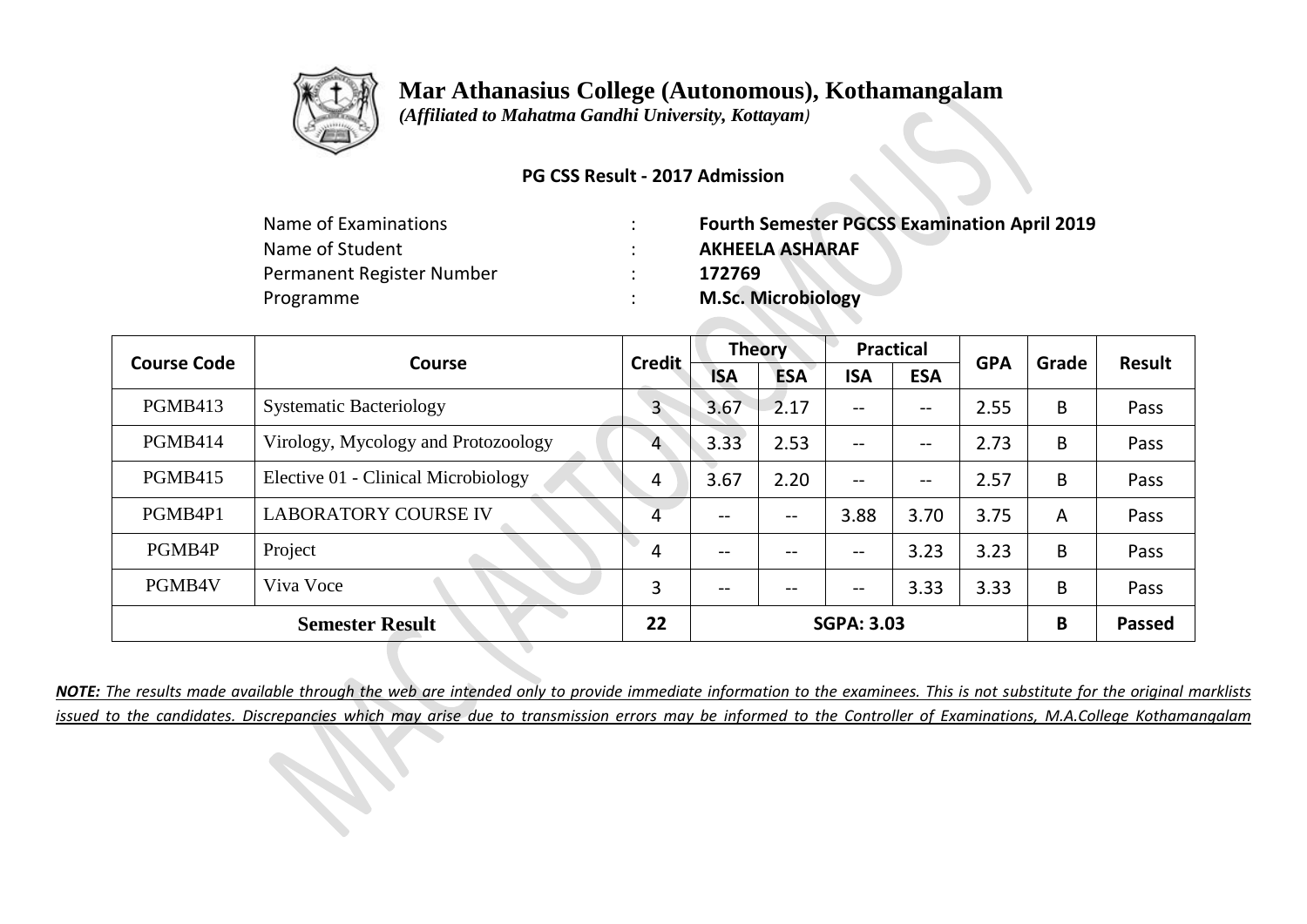

 *(Affiliated to Mahatma Gandhi University, Kottayam)*

#### **PG CSS Result - 2017 Admission**

| Name of Examinations      | <b>Fourth Semester PGCSS Examination April 2019</b> |
|---------------------------|-----------------------------------------------------|
| Name of Student           | <b>ANJANA PS</b>                                    |
| Permanent Register Number | 172770                                              |
| Programme                 | <b>M.Sc. Microbiology</b>                           |

| <b>Course Code</b> | <b>Course</b>                       | <b>Credit</b> | <b>Theory</b> |            | <b>Practical</b>  |                   | <b>GPA</b> | Grade          | <b>Result</b> |
|--------------------|-------------------------------------|---------------|---------------|------------|-------------------|-------------------|------------|----------------|---------------|
|                    |                                     |               | <b>ISA</b>    | <b>ESA</b> | <b>ISA</b>        | <b>ESA</b>        |            |                |               |
| PGMB413            | <b>Systematic Bacteriology</b>      | $\mathbf{3}$  | 3.67          | 3.27       | $\qquad \qquad -$ | --                | 3.37       | B              | Pass          |
| PGMB414            | Virology, Mycology and Protozoology | 4             | 3.67          | 3.33       | $\qquad \qquad -$ | $\qquad \qquad -$ | 3.42       | B              | Pass          |
| <b>PGMB415</b>     | Elective 01 - Clinical Microbiology | 4             | 3.67          | 2.80       | $\qquad \qquad -$ | $-\!$ $-$         | 3.02       | B              | Pass          |
| PGMB4P1            | <b>LABORATORY COURSE IV</b>         | 4             | $- -$         | --         | 4.00              | 3.80              | 3.85       | $\overline{A}$ | Pass          |
| PGMB4P             | Project                             | 4             | $- -$         | --         | $-$               | 3.58              | 3.58       | $\overline{A}$ | Pass          |
| PGMB4V             | Viva Voce                           | 3             | $- -$         | $- -$      | $\qquad \qquad -$ | 3.60              | 3.60       | A              | Pass          |
|                    | <b>Semester Result</b>              | 22            |               |            | <b>SGPA: 3.47</b> |                   |            | B              | <b>Passed</b> |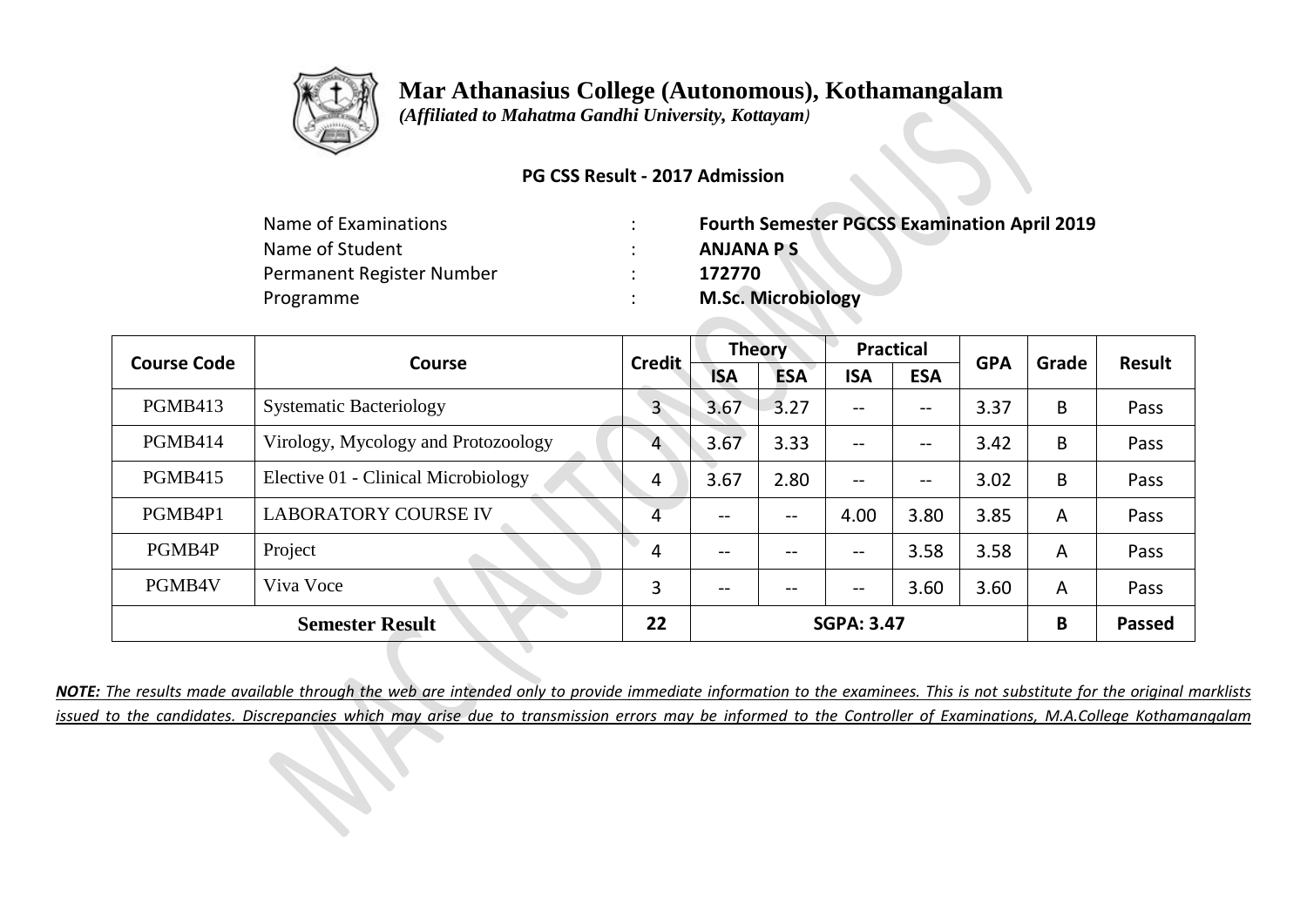

 *(Affiliated to Mahatma Gandhi University, Kottayam)*

#### **PG CSS Result - 2017 Admission**

| Name of Examinations      | <b>Fourth Semester PGCSS Examination April 2019</b> |
|---------------------------|-----------------------------------------------------|
| Name of Student           | <b>ANSU BENNY</b>                                   |
| Permanent Register Number | 172771                                              |
| Programme                 | <b>M.Sc. Microbiology</b>                           |

| <b>Course Code</b> | <b>Course</b>                       | <b>Credit</b> | <b>Theory</b> |            | <b>Practical</b>         |            | <b>GPA</b> | Grade | <b>Result</b> |
|--------------------|-------------------------------------|---------------|---------------|------------|--------------------------|------------|------------|-------|---------------|
|                    |                                     |               | <b>ISA</b>    | <b>ESA</b> | <b>ISA</b>               | <b>ESA</b> |            |       |               |
| <b>PGMB413</b>     | <b>Systematic Bacteriology</b>      | $\mathsf{3}$  | 4.00          | 3.50       | $\overline{\phantom{m}}$ | --         | 3.63       | A     | Pass          |
| PGMB414            | Virology, Mycology and Protozoology | 4             | 4.00          | 3.20       | $--$                     | --         | 3.40       | B     | Pass          |
| <b>PGMB415</b>     | Elective 01 - Clinical Microbiology | 4             | 4.00          | 3.03       | $\overline{\phantom{m}}$ | --         | 3.27       | B     | Pass          |
| PGMB4P1            | <b>LABORATORY COURSE IV</b>         | 4             | --            | $- -$      | 4.00                     | 3.80       | 3.85       | A     | Pass          |
| PGMB4P             | Project                             | 4             | $- -$         | --         | $\overline{\phantom{m}}$ | 3.58       | 3.58       | A     | Pass          |
| PGMB4V             | Viva Voce                           | 3             | $- -$         | $- -$      | $\overline{\phantom{m}}$ | 3.86       | 3.86       | A     | Pass          |
|                    | <b>Semester Result</b>              | 22            |               |            | <b>SGPA: 3.58</b>        |            |            | A     | <b>Passed</b> |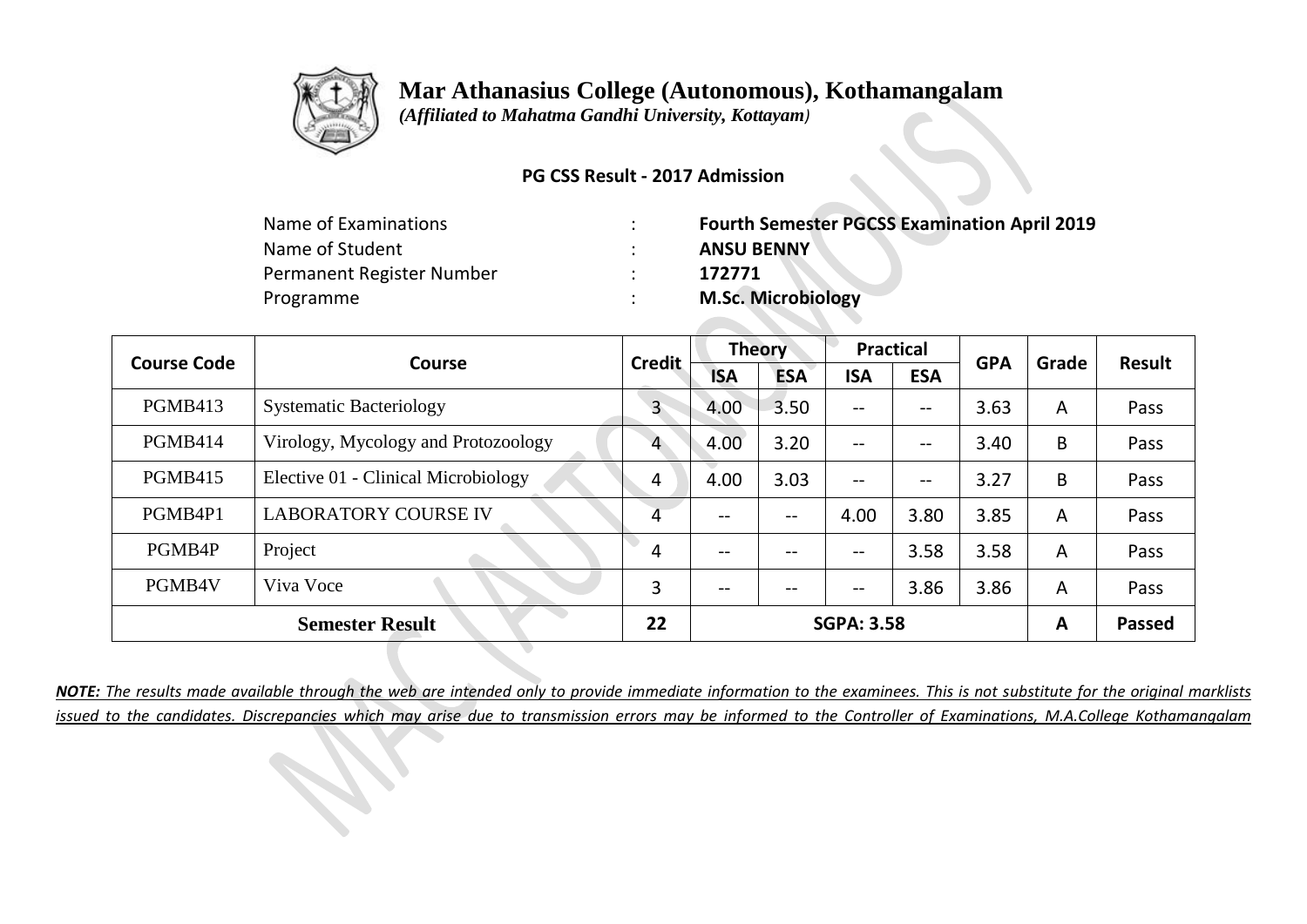

 *(Affiliated to Mahatma Gandhi University, Kottayam)*

#### **PG CSS Result - 2017 Admission**

| Name of Examinations      | <b>Fourth Semester PGCSS Examination April 2019</b> |
|---------------------------|-----------------------------------------------------|
| Name of Student           | <b>ARSHIT.A</b>                                     |
| Permanent Register Number | 172772                                              |
| Programme                 | <b>M.Sc. Microbiology</b>                           |

| <b>Course Code</b> | <b>Course</b>                       | <b>Credit</b> | <b>Theory</b>     |            | <b>Practical</b>                      |            | <b>GPA</b> | Grade | <b>Result</b> |
|--------------------|-------------------------------------|---------------|-------------------|------------|---------------------------------------|------------|------------|-------|---------------|
|                    |                                     |               | <b>ISA</b>        | <b>ESA</b> | <b>ISA</b>                            | <b>ESA</b> |            |       |               |
| <b>PGMB413</b>     | <b>Systematic Bacteriology</b>      | 3             | 4.00              | 3.40       | $\hspace{0.05cm}$ – $\hspace{0.05cm}$ | --         | 3.55       | A     | Pass          |
| PGMB414            | Virology, Mycology and Protozoology | 4             | 4.00              | 3.20       | $\hspace{0.05cm}$ – $\hspace{0.05cm}$ | --         | 3.40       | B     | Pass          |
| <b>PGMB415</b>     | Elective 01 - Clinical Microbiology | 4             | 4.00              | 3.37       | $--$                                  | --         | 3.53       | A     | Pass          |
| PGMB4P1            | <b>LABORATORY COURSE IV</b>         | 4             | --                | --         | 4.00                                  | 3.80       | 3.85       | A     | Pass          |
| PGMB4P             | Project                             | 4             | $\qquad \qquad -$ | --         | $- -$                                 | 3.50       | 3.50       | A     | Pass          |
| PGMB4V             | Viva Voce                           | 3             | $- -$             | --         | $\overline{\phantom{m}}$              | 3.86       | 3.86       | A     | Pass          |
|                    | <b>Semester Result</b>              | 22            |                   |            | <b>SGPA: 3.61</b>                     |            |            | A     | <b>Passed</b> |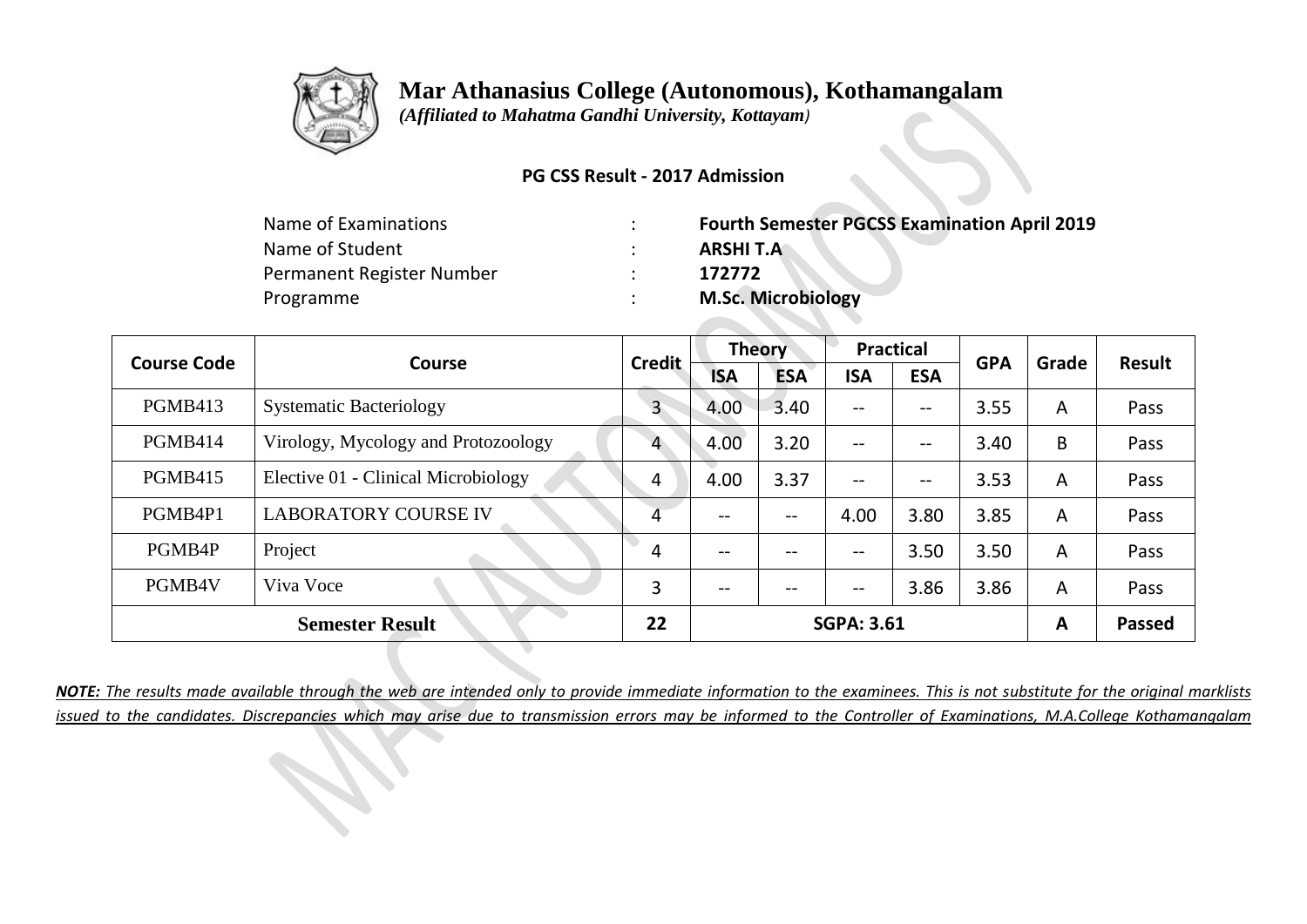

 *(Affiliated to Mahatma Gandhi University, Kottayam)*

#### **PG CSS Result - 2017 Admission**

| <b>Fourth Semester PGCSS Examination April 2019</b> |
|-----------------------------------------------------|
| <b>ATHIRA MOHANAN</b>                               |
| 172773                                              |
| <b>M.Sc. Microbiology</b>                           |
|                                                     |

| <b>Course Code</b> | <b>Course</b>                       | <b>Credit</b> | <b>Theory</b> |            | <b>Practical</b>                    |            | <b>GPA</b> | Grade | <b>Result</b> |
|--------------------|-------------------------------------|---------------|---------------|------------|-------------------------------------|------------|------------|-------|---------------|
|                    |                                     |               | <b>ISA</b>    | <b>ESA</b> | <b>ISA</b>                          | <b>ESA</b> |            |       |               |
| <b>PGMB413</b>     | <b>Systematic Bacteriology</b>      | 3             | 3.67          | 3.13       | $\qquad \qquad -$                   | --         | 3.27       | B     | Pass          |
| PGMB414            | Virology, Mycology and Protozoology | 4             | 3.67          | 2.97       | $-$                                 | --         | 3.15       | B     | Pass          |
| <b>PGMB415</b>     | Elective 01 - Clinical Microbiology | 4             | 3.67          | 2.80       | $\qquad \qquad -$                   | $-\!$ $-$  | 3.02       | B     | Pass          |
| PGMB4P1            | <b>LABORATORY COURSE IV</b>         | 4             | $- -$         | $- -$      | 3.88                                | 3.80       | 3.82       | A     | Pass          |
| PGMB4P             | Project                             | 4             | $- -$         | --         | $\hspace{0.04in}$ $\hspace{0.04in}$ | 3.38       | 3.38       | B     | Pass          |
| PGMB4V             | Viva Voce                           | 3             | $- -$         | $- -$      | $\hspace{0.04in}$ $\hspace{0.04in}$ | 3.73       | 3.73       | A     | Pass          |
|                    | <b>Semester Result</b>              | 22            |               |            | <b>SGPA: 3.38</b>                   |            |            | B     | <b>Passed</b> |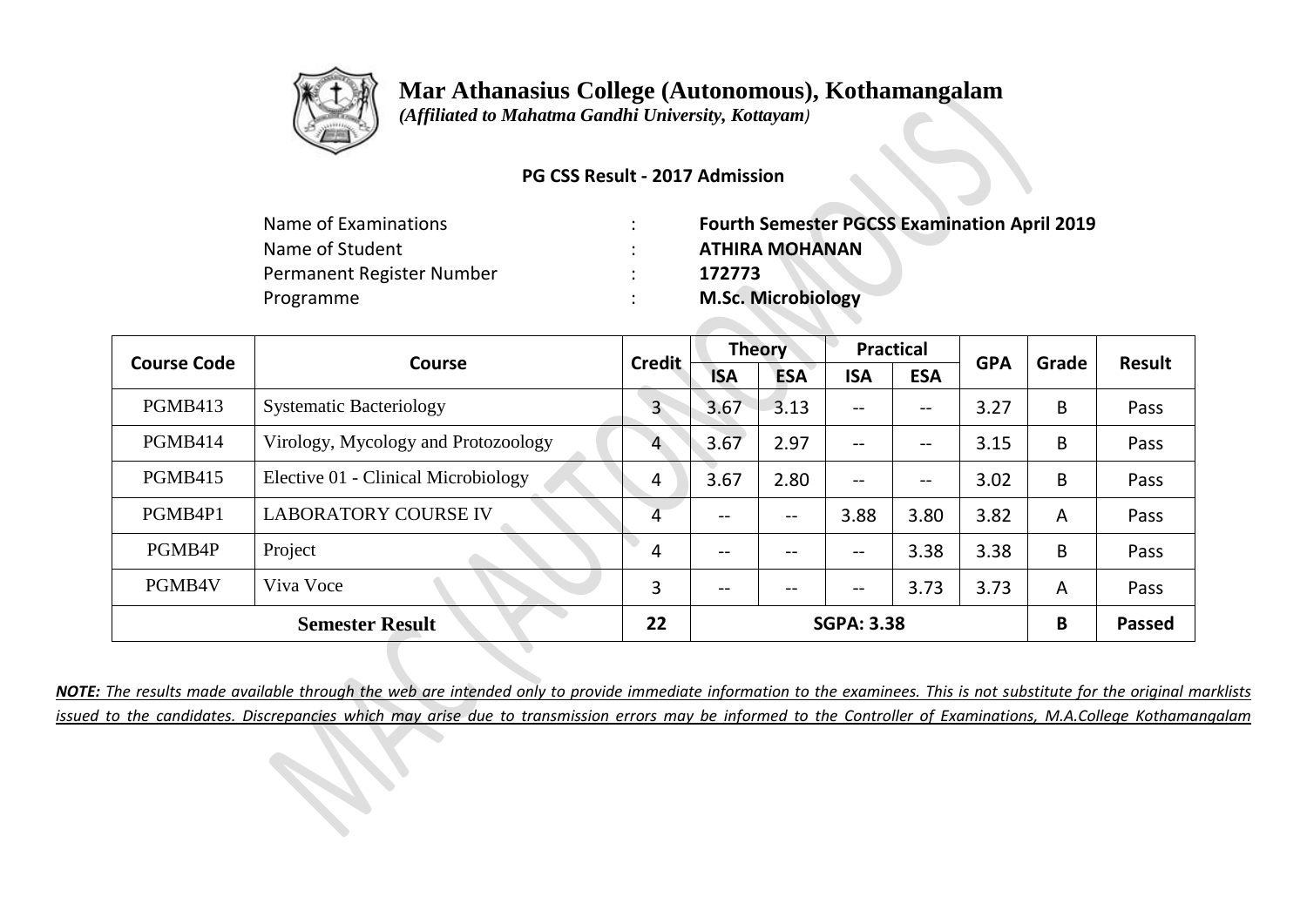

 *(Affiliated to Mahatma Gandhi University, Kottayam)*

#### **PG CSS Result - 2017 Admission**

| <b>Fourth Semester PGCSS Examination April 2019</b> |
|-----------------------------------------------------|
| <b>DEVIKA LAL M.R</b>                               |
| 172774                                              |
| <b>M.Sc. Microbiology</b>                           |
|                                                     |

| <b>Course Code</b><br><b>Course</b> |                                     | <b>Credit</b> |                   | <b>Theory</b> |                                     | <b>Practical</b>  | <b>GPA</b> | Grade          | <b>Result</b> |
|-------------------------------------|-------------------------------------|---------------|-------------------|---------------|-------------------------------------|-------------------|------------|----------------|---------------|
|                                     |                                     |               | <b>ISA</b>        | <b>ESA</b>    | <b>ISA</b>                          | <b>ESA</b>        |            |                |               |
| PGMB413                             | <b>Systematic Bacteriology</b>      | $\mathbf{3}$  | 3.67              | 3.27          | $\qquad \qquad -$                   | $\qquad \qquad -$ | 3.37       | B              | Pass          |
| PGMB414                             | Virology, Mycology and Protozoology | 4             | 3.67              | 3.23          | $\qquad \qquad -$                   | $-\!$ $-$         | 3.34       | B              | Pass          |
| <b>PGMB415</b>                      | Elective 01 - Clinical Microbiology | 4             | 3.67              | 2.37          | $- -$                               | $-\!$ $-$         | 2.70       | B              | Pass          |
| PGMB4P1                             | <b>LABORATORY COURSE IV</b>         | 4             | $\qquad \qquad -$ | --            | 4.00                                | 3.73              | 3.80       | A              | Pass          |
| PGMB4P                              | Project                             | 4             | $\qquad \qquad -$ | --            | $\qquad \qquad -$                   | 3.58              | 3.58       | $\overline{A}$ | Pass          |
| PGMB4V                              | Viva Voce                           | 3             | $- -$             | $- -$         | $\hspace{0.04in}$ $\hspace{0.04in}$ | 3.73              | 3.73       | A              | Pass          |
|                                     | <b>Semester Result</b>              | 22            |                   |               | <b>SGPA: 3.41</b>                   |                   |            | B              | <b>Passed</b> |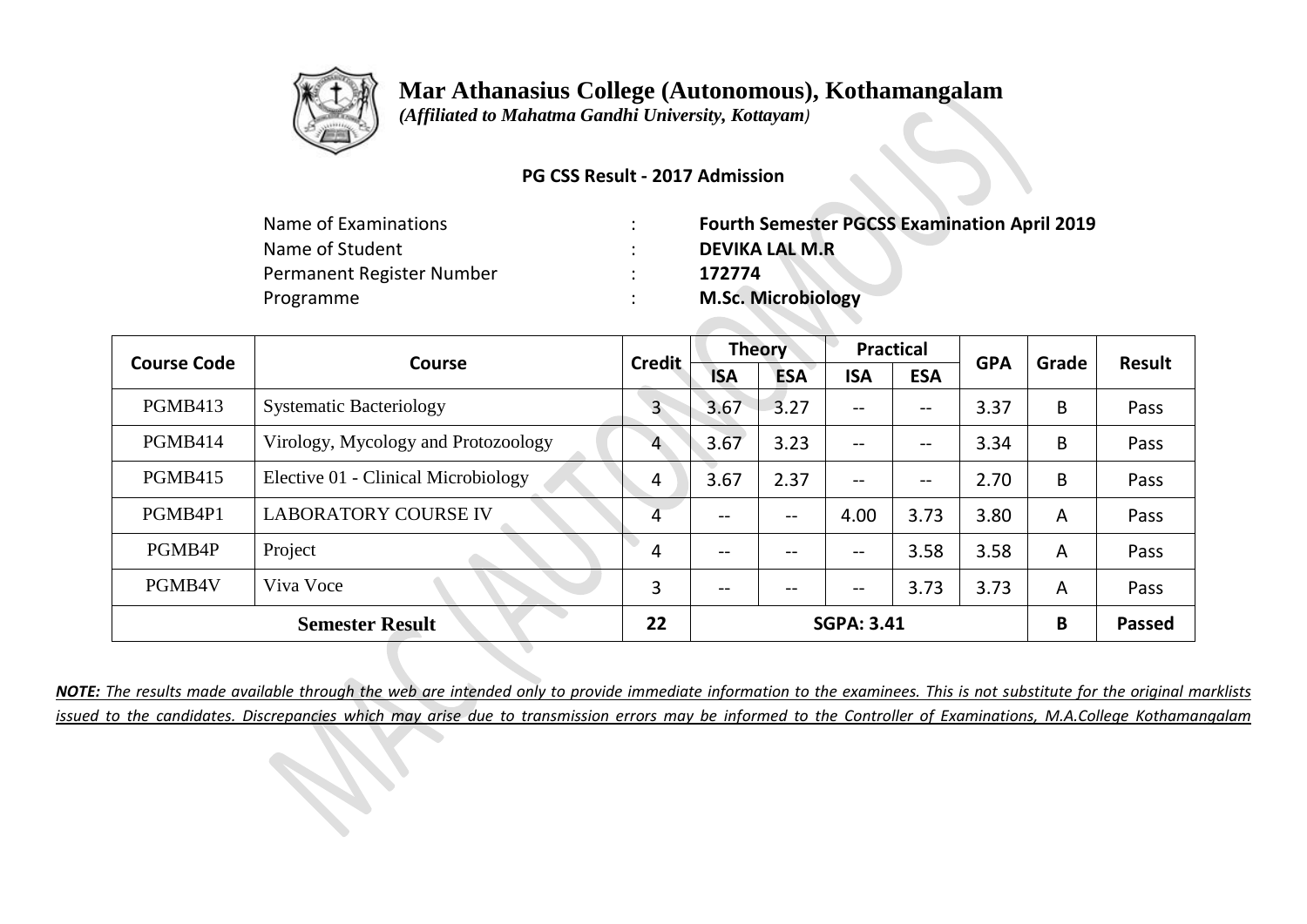

 *(Affiliated to Mahatma Gandhi University, Kottayam)*

#### **PG CSS Result - 2017 Admission**

| Name of Examinations      | <b>Fourth Semester PGCSS Examination April 2019</b> |
|---------------------------|-----------------------------------------------------|
| Name of Student           | <b>DISNEY JOY</b>                                   |
| Permanent Register Number | 172775                                              |
| Programme                 | <b>M.Sc. Microbiology</b>                           |

|                | <b>Course Code</b><br><b>Course</b> | <b>Credit</b> |                   | <b>Theory</b> | <b>Practical</b>                      |            | <b>GPA</b> | Grade | <b>Result</b> |
|----------------|-------------------------------------|---------------|-------------------|---------------|---------------------------------------|------------|------------|-------|---------------|
|                |                                     |               | <b>ISA</b>        | <b>ESA</b>    | <b>ISA</b>                            | <b>ESA</b> |            |       |               |
| PGMB413        | <b>Systematic Bacteriology</b>      | $\mathsf{3}$  | 4.00              | 3.57          | $--$                                  | --         | 3.68       | A     | Pass          |
| PGMB414        | Virology, Mycology and Protozoology | 4             | 4.00              | 3.13          | $--$                                  | --         | 3.35       | B     | Pass          |
| <b>PGMB415</b> | Elective 01 - Clinical Microbiology | 4             | 4.00              | 3.17          | $\overline{\phantom{m}}$              | --         | 3.38       | B     | Pass          |
| PGMB4P1        | <b>LABORATORY COURSE IV</b>         | 4             | --                | --            | 4.00                                  | 3.73       | 3.80       | A     | Pass          |
| PGMB4P         | Project                             | 4             | $\qquad \qquad -$ | --            | $\hspace{0.05cm}$ – $\hspace{0.05cm}$ | 3.50       | 3.50       | A     | Pass          |
| PGMB4V         | Viva Voce                           | 3             | --                | $- -$         | $\overline{\phantom{m}}$              | 3.86       | 3.86       | A     | Pass          |
|                | <b>Semester Result</b>              | 22            |                   |               | <b>SGPA: 3.58</b>                     |            |            | A     | <b>Passed</b> |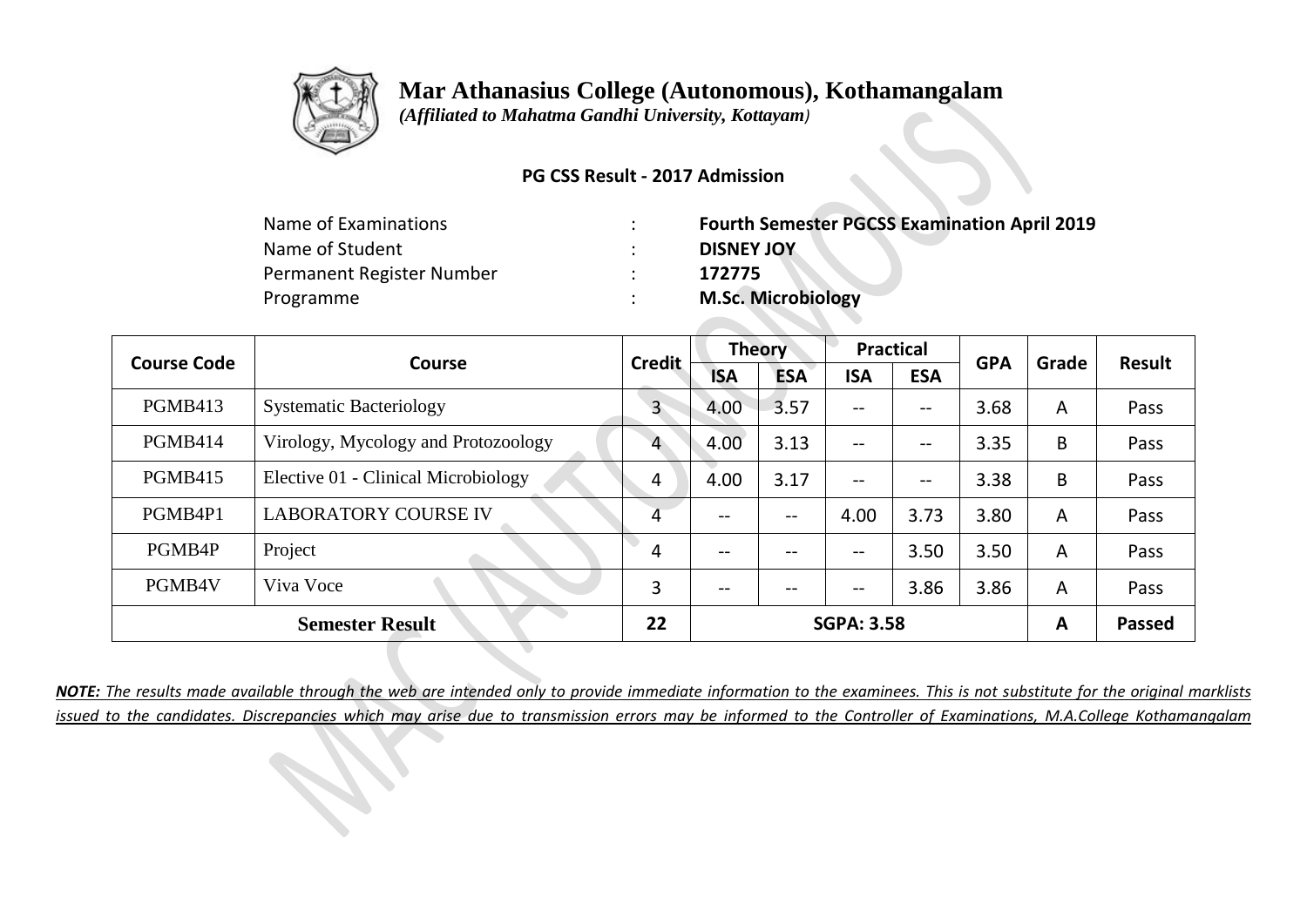

 *(Affiliated to Mahatma Gandhi University, Kottayam)*

#### **PG CSS Result - 2017 Admission**

| Name of Examinations      | <b>Fourth Semester PGCSS Examination April 2019</b> |
|---------------------------|-----------------------------------------------------|
| Name of Student           | DIVYA. O.P                                          |
| Permanent Register Number | 172776                                              |
| Programme                 | <b>M.Sc. Microbiology</b>                           |

| <b>Course Code</b> |                                     | <b>Credit</b>           | <b>Theory</b> |            | <b>Practical</b>                    |            | <b>GPA</b> | Grade          | <b>Result</b> |
|--------------------|-------------------------------------|-------------------------|---------------|------------|-------------------------------------|------------|------------|----------------|---------------|
|                    | <b>Course</b>                       |                         | <b>ISA</b>    | <b>ESA</b> | <b>ISA</b>                          | <b>ESA</b> |            |                |               |
| <b>PGMB413</b>     | <b>Systematic Bacteriology</b>      | $\mathsf{3}$            | 4.00          | 3.37       | $\hspace{0.04in}$ $\hspace{0.04in}$ | --         | 3.53       | A              | Pass          |
| PGMB414            | Virology, Mycology and Protozoology | 4                       | 4.00          | 3.60       | $-$                                 | --         | 3.70       | $\overline{A}$ | Pass          |
| <b>PGMB415</b>     | Elective 01 - Clinical Microbiology | 4                       | 4.00          | 3.57       | $\qquad \qquad -$                   | $-\!$ $-$  | 3.68       | A              | Pass          |
| PGMB4P1            | <b>LABORATORY COURSE IV</b>         | 4                       | $- -$         | $- -$      | 4.00                                | 3.86       | 3.90       | A              | Pass          |
| PGMB4P             | Project                             | 4                       | --            | --         | $\hspace{0.04in}$ $\hspace{0.04in}$ | 3.63       | 3.63       | A              | Pass          |
| PGMB4V             | Viva Voce                           | 3                       | $- -$         | --         | $\hspace{0.04in}$ $\hspace{0.04in}$ | 4.00       | 4.00       | A              | Pass          |
|                    | <b>Semester Result</b>              | 22<br><b>SGPA: 3.74</b> |               | A          | <b>Passed</b>                       |            |            |                |               |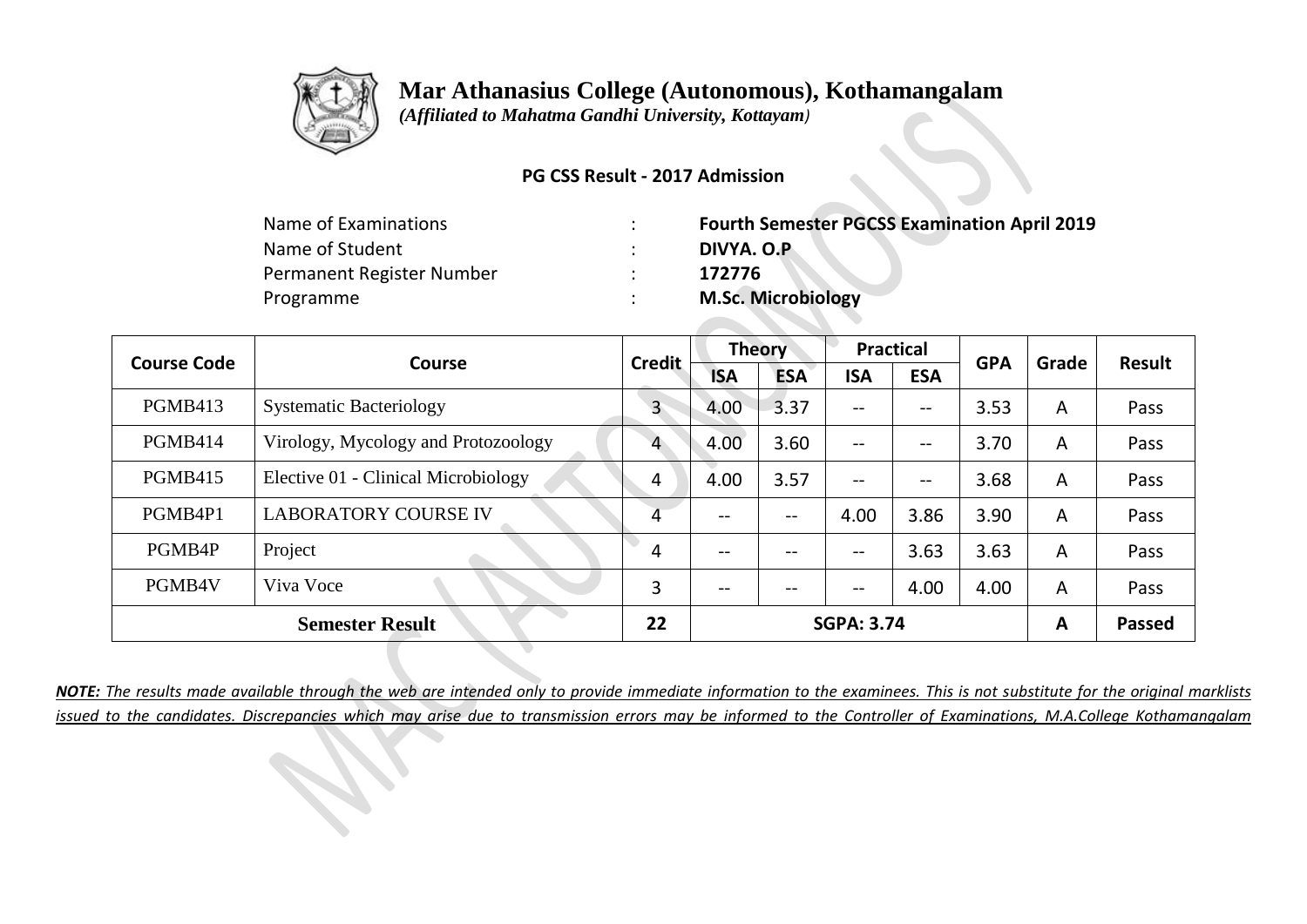

 *(Affiliated to Mahatma Gandhi University, Kottayam)*

#### **PG CSS Result - 2017 Admission**

| <b>Fourth Semester PGCSS Examination April 2019</b> |
|-----------------------------------------------------|
| <b>HARSHA KRISHNAN .U</b>                           |
| 172777                                              |
| <b>M.Sc. Microbiology</b>                           |
|                                                     |

| <b>Course Code</b> |                                     | <b>Credit</b> |            | <b>Theory</b> |                                     | <b>Practical</b>  |            | Grade          | <b>Result</b> |
|--------------------|-------------------------------------|---------------|------------|---------------|-------------------------------------|-------------------|------------|----------------|---------------|
|                    | <b>Course</b>                       |               | <b>ISA</b> | <b>ESA</b>    | <b>ISA</b>                          | <b>ESA</b>        | <b>GPA</b> |                |               |
| <b>PGMB413</b>     | <b>Systematic Bacteriology</b>      | 3             | 3.67       | 2.27          | $\qquad \qquad -$                   | --                | 2.62       | B              | Pass          |
| PGMB414            | Virology, Mycology and Protozoology | 4             | 3.33       | 2.27          | $-$                                 | $\qquad \qquad -$ | 2.54       | B              | Pass          |
| <b>PGMB415</b>     | Elective 01 - Clinical Microbiology | 4             | 3.67       | 2.80          | $\qquad \qquad -$                   | $-\!$ $-$         | 3.02       | B              | Pass          |
| PGMB4P1            | <b>LABORATORY COURSE IV</b>         | 4             | $- -$      | $- -$         | 3.88                                | 3.56              | 3.64       | $\overline{A}$ | Pass          |
| PGMB4P             | Project                             | 4             | --         | --            | $\hspace{0.04in}$ $\hspace{0.04in}$ | 3.30              | 3.30       | B              | Pass          |
| PGMB4V             | Viva Voce                           | 3             | $- -$      | $- -$         | $\overline{\phantom{m}}$            | 3.46              | 3.46       | B              | Pass          |
|                    | <b>Semester Result</b>              | 22            |            |               | <b>SGPA: 3.10</b>                   |                   |            | B              | <b>Passed</b> |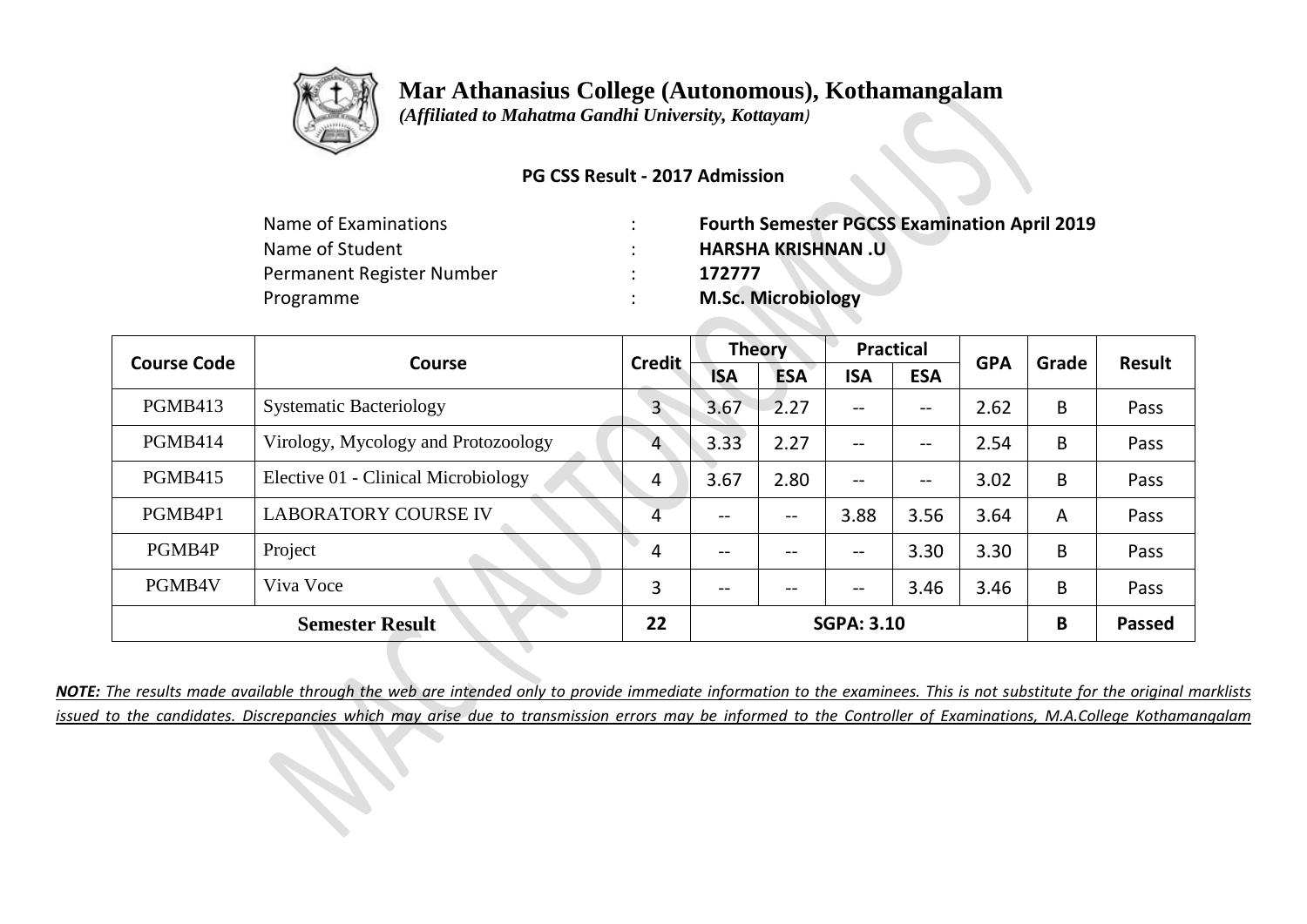

 *(Affiliated to Mahatma Gandhi University, Kottayam)*

#### **PG CSS Result - 2017 Admission**

| <b>Fourth Semester PGCSS Examination April 2019</b> |
|-----------------------------------------------------|
| <b>HARSHA MOHAN</b>                                 |
| 172778                                              |
| <b>M.Sc. Microbiology</b>                           |
|                                                     |

| <b>Course Code</b> |                                     | <b>Credit</b>           | <b>Theory</b>            |            | <b>Practical</b>                      |                          | <b>GPA</b> | Grade | <b>Result</b> |
|--------------------|-------------------------------------|-------------------------|--------------------------|------------|---------------------------------------|--------------------------|------------|-------|---------------|
|                    | <b>Course</b>                       |                         | <b>ISA</b>               | <b>ESA</b> | <b>ISA</b>                            | <b>ESA</b>               |            |       |               |
| <b>PGMB413</b>     | <b>Systematic Bacteriology</b>      | $\mathbf{3}$            | 4.00                     | 3.23       | --                                    | --                       | 3.42       | B     | Pass          |
| PGMB414            | Virology, Mycology and Protozoology | 4                       | 4.00                     | 3.57       | $\hspace{0.05cm}$ – $\hspace{0.05cm}$ | --                       | 3.68       | A     | Pass          |
| <b>PGMB415</b>     | Elective 01 - Clinical Microbiology | 4                       | 4.00                     | 3.40       | $- -$                                 | $\overline{\phantom{m}}$ | 3.55       | A     | Pass          |
| PGMB4P1            | <b>LABORATORY COURSE IV</b>         | 4                       | --                       | --         | 4.00                                  | 3.63                     | 3.72       | A     | Pass          |
| PGMB4P             | Project                             | 4                       | $\overline{\phantom{m}}$ | --         | $- -$                                 | 3.76                     | 3.76       | A     | Pass          |
| PGMB4V             | Viva Voce                           | 3                       | $\qquad \qquad -$        | --         | --                                    | 3.73                     | 3.73       | A     | Pass          |
|                    | <b>Semester Result</b>              | 22<br><b>SGPA: 3.65</b> |                          | A          | <b>Passed</b>                         |                          |            |       |               |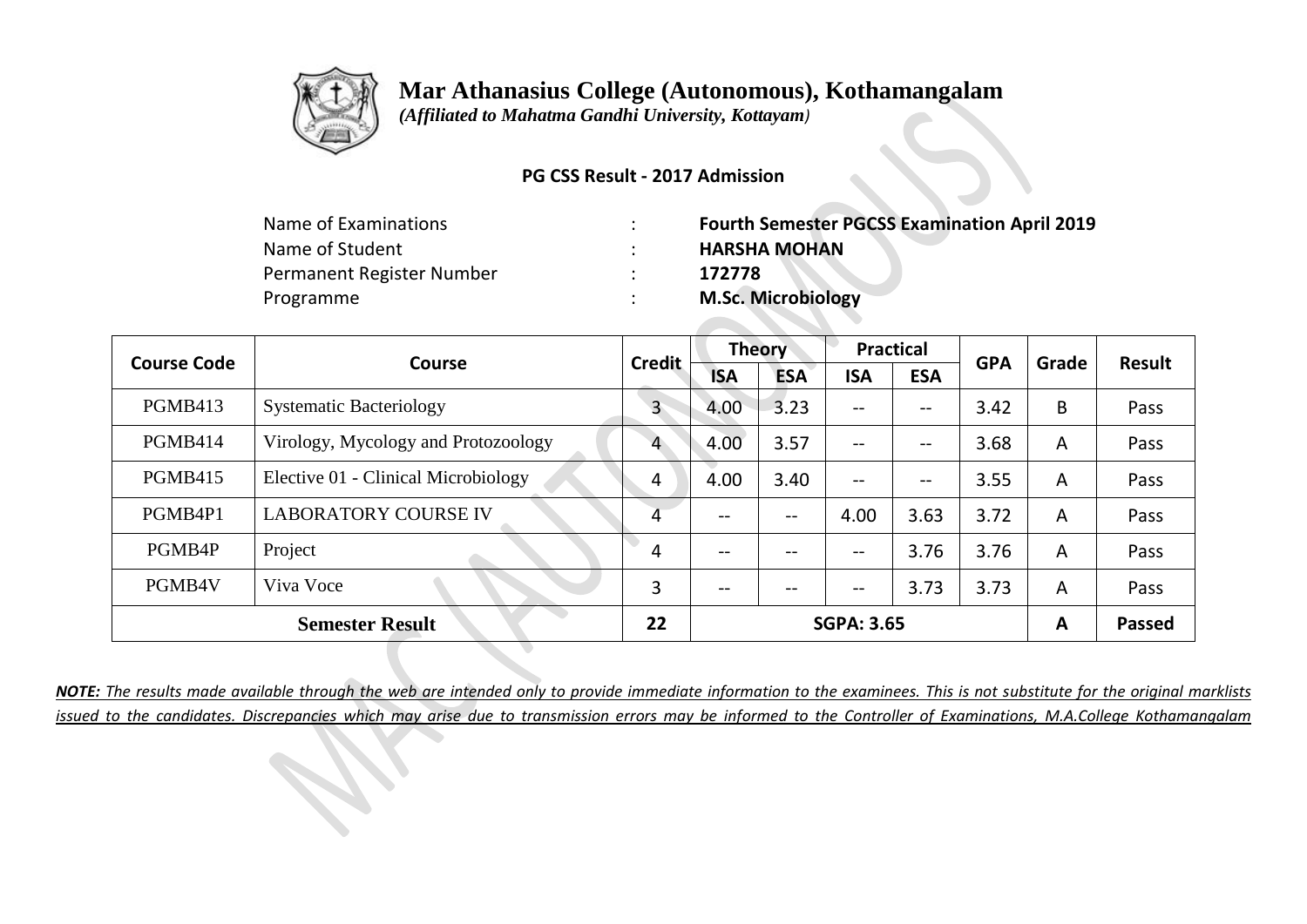

 *(Affiliated to Mahatma Gandhi University, Kottayam)*

#### **PG CSS Result - 2017 Admission**

| <b>Fourth Semester PGCSS Examination April 2019</b> |
|-----------------------------------------------------|
| <b>HRIDYA VIJAY</b>                                 |
| 172779                                              |
| <b>M.Sc. Microbiology</b>                           |
|                                                     |

| <b>Course Code</b> | <b>Course</b>                       | <b>Credit</b> |                   | <b>Theory</b> | <b>Practical</b>                    |                   | <b>GPA</b> | Grade          | <b>Result</b> |
|--------------------|-------------------------------------|---------------|-------------------|---------------|-------------------------------------|-------------------|------------|----------------|---------------|
|                    |                                     |               | <b>ISA</b>        | <b>ESA</b>    | <b>ISA</b>                          | <b>ESA</b>        |            |                |               |
| PGMB413            | <b>Systematic Bacteriology</b>      | $\mathsf{3}$  | 3.83              | 3.50          | $\qquad \qquad -$                   | $\qquad \qquad -$ | 3.58       | $\overline{A}$ | Pass          |
| PGMB414            | Virology, Mycology and Protozoology | 4             | 3.83              | 3.50          | $\qquad \qquad -$                   | $-\!$ $-$         | 3.58       | $\overline{A}$ | Pass          |
| <b>PGMB415</b>     | Elective 01 - Clinical Microbiology | 4             | 3.83              | 3.40          | $\qquad \qquad -$                   | $-\!$ $-$         | 3.51       | A              | Pass          |
| PGMB4P1            | <b>LABORATORY COURSE IV</b>         | 4             | $\qquad \qquad -$ | --            | 3.88                                | 3.86              | 3.87       | A              | Pass          |
| PGMB4P             | Project                             | 4             | $\qquad \qquad -$ | --            | $\qquad \qquad -$                   | 3.76              | 3.76       | $\overline{A}$ | Pass          |
| PGMB4V             | Viva Voce                           | 3             | $- -$             | $- -$         | $\hspace{0.04in}$ $\hspace{0.04in}$ | 3.86              | 3.86       | A              | Pass          |
|                    | <b>Semester Result</b>              | 22            |                   |               | <b>SGPA: 3.69</b>                   |                   |            | A              | <b>Passed</b> |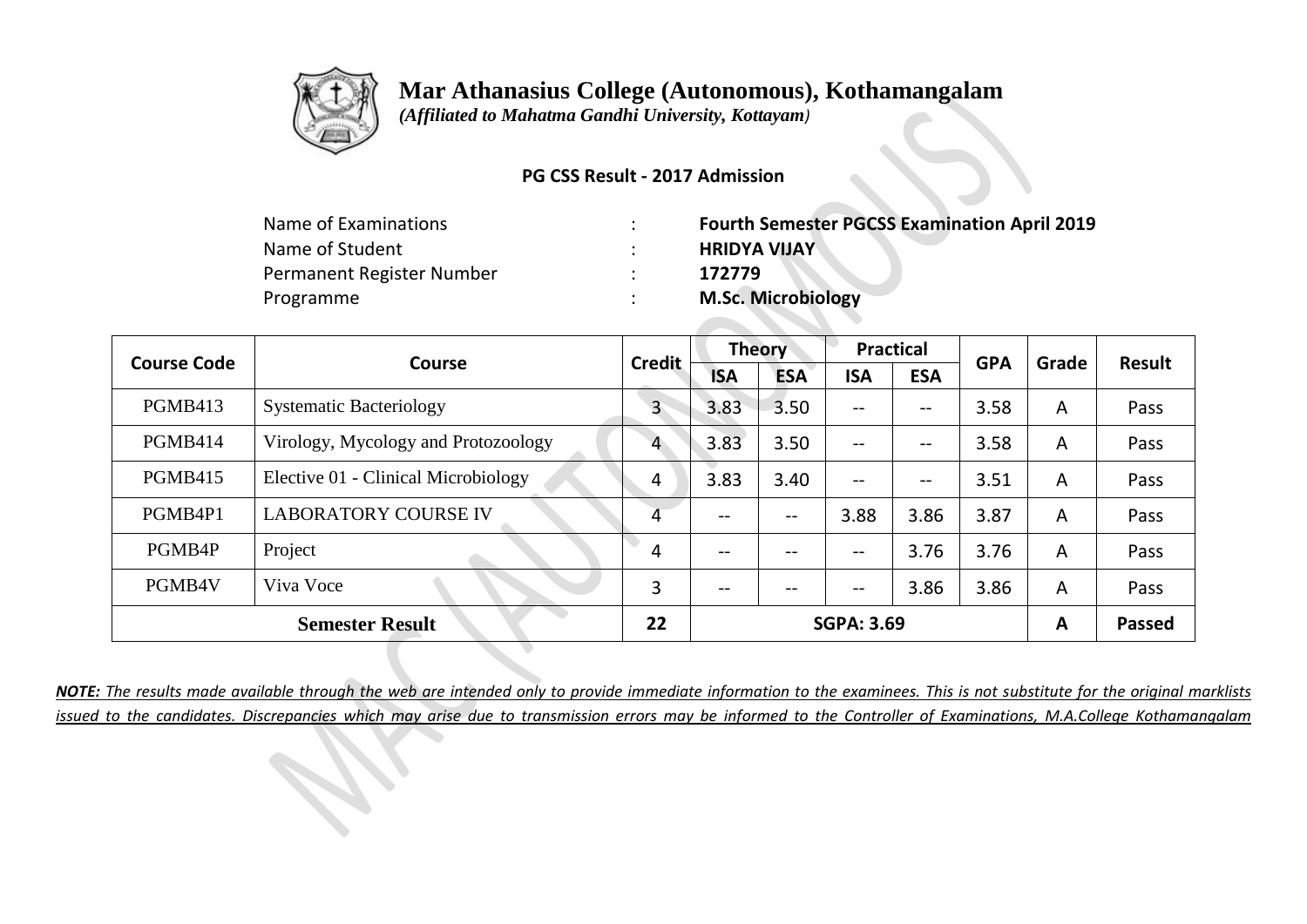

 *(Affiliated to Mahatma Gandhi University, Kottayam)*

#### **PG CSS Result - 2017 Admission**

| Name of Examinations      | <b>Fourth Semester PGCSS Examination April 2019</b> |
|---------------------------|-----------------------------------------------------|
| Name of Student           | <b>IRIS GEORGE</b>                                  |
| Permanent Register Number | 172780                                              |
| Programme                 | <b>M.Sc. Microbiology</b>                           |

|                | <b>Course Code</b><br><b>Course</b> |               | <b>Theory</b> |            | <b>Practical</b>                    |            | <b>GPA</b> | Grade          | <b>Result</b> |
|----------------|-------------------------------------|---------------|---------------|------------|-------------------------------------|------------|------------|----------------|---------------|
|                |                                     | <b>Credit</b> | <b>ISA</b>    | <b>ESA</b> | <b>ISA</b>                          | <b>ESA</b> |            |                |               |
| <b>PGMB413</b> | <b>Systematic Bacteriology</b>      | $\mathsf{3}$  | 4.00          | 3.57       | $\hspace{0.04in}$ $\hspace{0.04in}$ | --         | 3.68       | A              | Pass          |
| PGMB414        | Virology, Mycology and Protozoology | 4             | 4.00          | 3.53       | $-$                                 | --         | 3.65       | $\overline{A}$ | Pass          |
| <b>PGMB415</b> | Elective 01 - Clinical Microbiology | 4             | 4.00          | 3.57       | $\qquad \qquad -$                   | $-\!$ $-$  | 3.68       | A              | Pass          |
| PGMB4P1        | <b>LABORATORY COURSE IV</b>         | 4             | $- -$         | $- -$      | 4.00                                | 3.80       | 3.85       | A              | Pass          |
| PGMB4P         | Project                             | 4             | --            | --         | $\hspace{0.04in}$ $\hspace{0.04in}$ | 3.70       | 3.70       | A              | Pass          |
| PGMB4V         | Viva Voce                           | 3             | $- -$         | $- -$      | $\hspace{0.04in}$ $\hspace{0.04in}$ | 3.73       | 3.73       | A              | Pass          |
|                | <b>Semester Result</b>              | 22            |               |            | <b>SGPA: 3.71</b>                   |            |            | A              | <b>Passed</b> |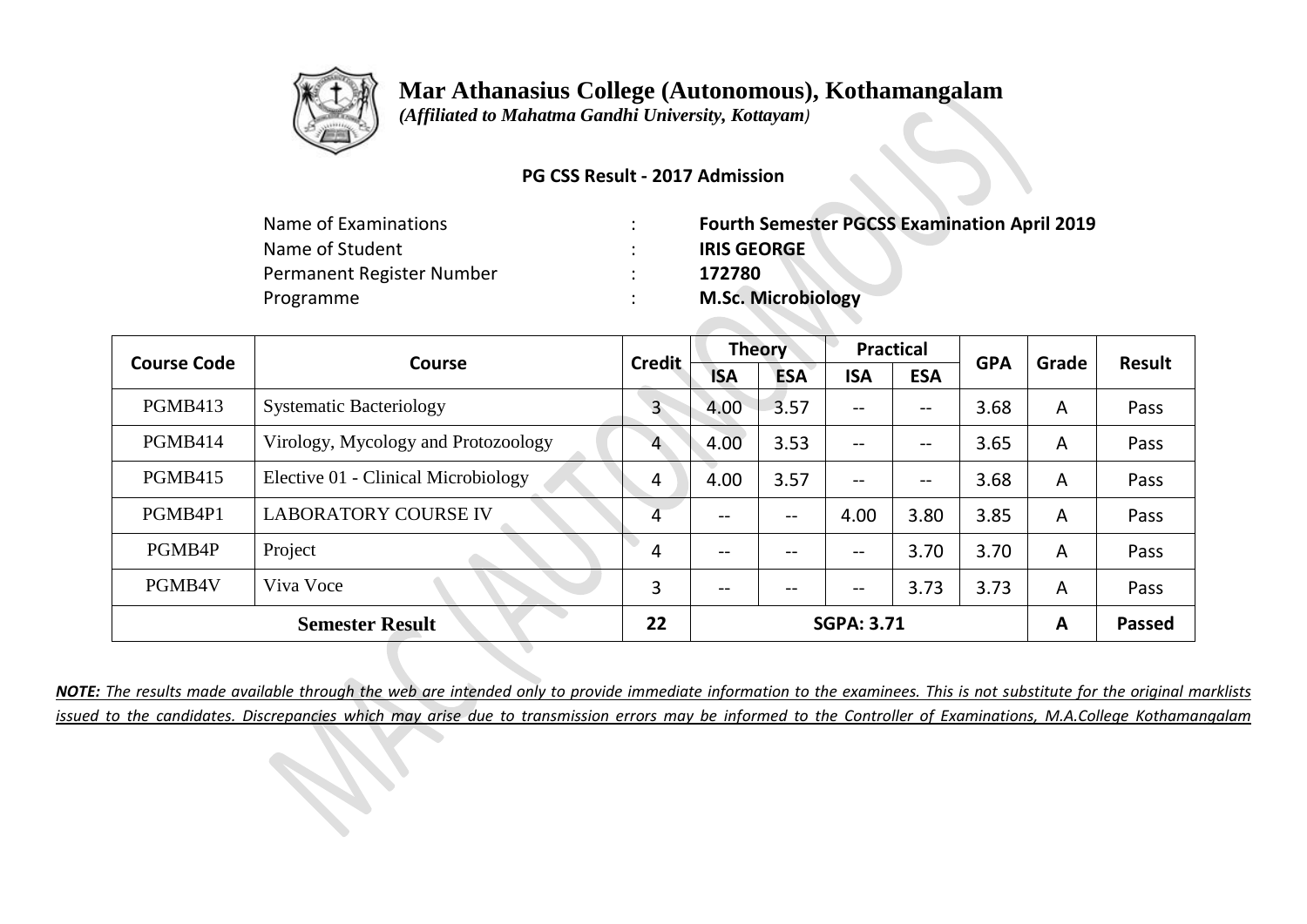

 *(Affiliated to Mahatma Gandhi University, Kottayam)*

#### **PG CSS Result - 2017 Admission**

| <b>Fourth Semester PGCSS Examination April 2019</b> |
|-----------------------------------------------------|
| <b>JISNI JOHNSON V</b>                              |
| 172781                                              |
| <b>M.Sc. Microbiology</b>                           |
|                                                     |

| <b>Course Code</b><br><b>Course</b> |                                     | <b>Credit</b> | <b>Theory</b> |            | <b>Practical</b>                    |            | <b>GPA</b> | Grade          | <b>Result</b> |
|-------------------------------------|-------------------------------------|---------------|---------------|------------|-------------------------------------|------------|------------|----------------|---------------|
|                                     |                                     |               | <b>ISA</b>    | <b>ESA</b> | <b>ISA</b>                          | <b>ESA</b> |            |                |               |
| <b>PGMB413</b>                      | <b>Systematic Bacteriology</b>      | $\mathsf{3}$  | 4.00          | 3.27       | $\qquad \qquad -$                   | --         | 3.45       | B              | Pass          |
| PGMB414                             | Virology, Mycology and Protozoology | 4             | 4.00          | 2.97       | $-$                                 | --         | 3.23       | B              | Pass          |
| <b>PGMB415</b>                      | Elective 01 - Clinical Microbiology | 4             | 4.00          | 3.27       | $\qquad \qquad -$                   | $-\!$ $-$  | 3.45       | B              | Pass          |
| PGMB4P1                             | <b>LABORATORY COURSE IV</b>         | 4             | $- -$         | $- -$      | 4.00                                | 3.77       | 3.83       | $\overline{A}$ | Pass          |
| PGMB4P                              | Project                             | 4             | --            | --         | $\hspace{0.04in}$ $\hspace{0.04in}$ | 3.58       | 3.58       | A              | Pass          |
| PGMB4V                              | Viva Voce                           | 3             | $- -$         | $- -$      | $\overline{\phantom{m}}$            | 3.60       | 3.60       | A              | Pass          |
|                                     | <b>Semester Result</b>              | 22            |               |            | <b>SGPA: 3.52</b>                   |            |            | A              | <b>Passed</b> |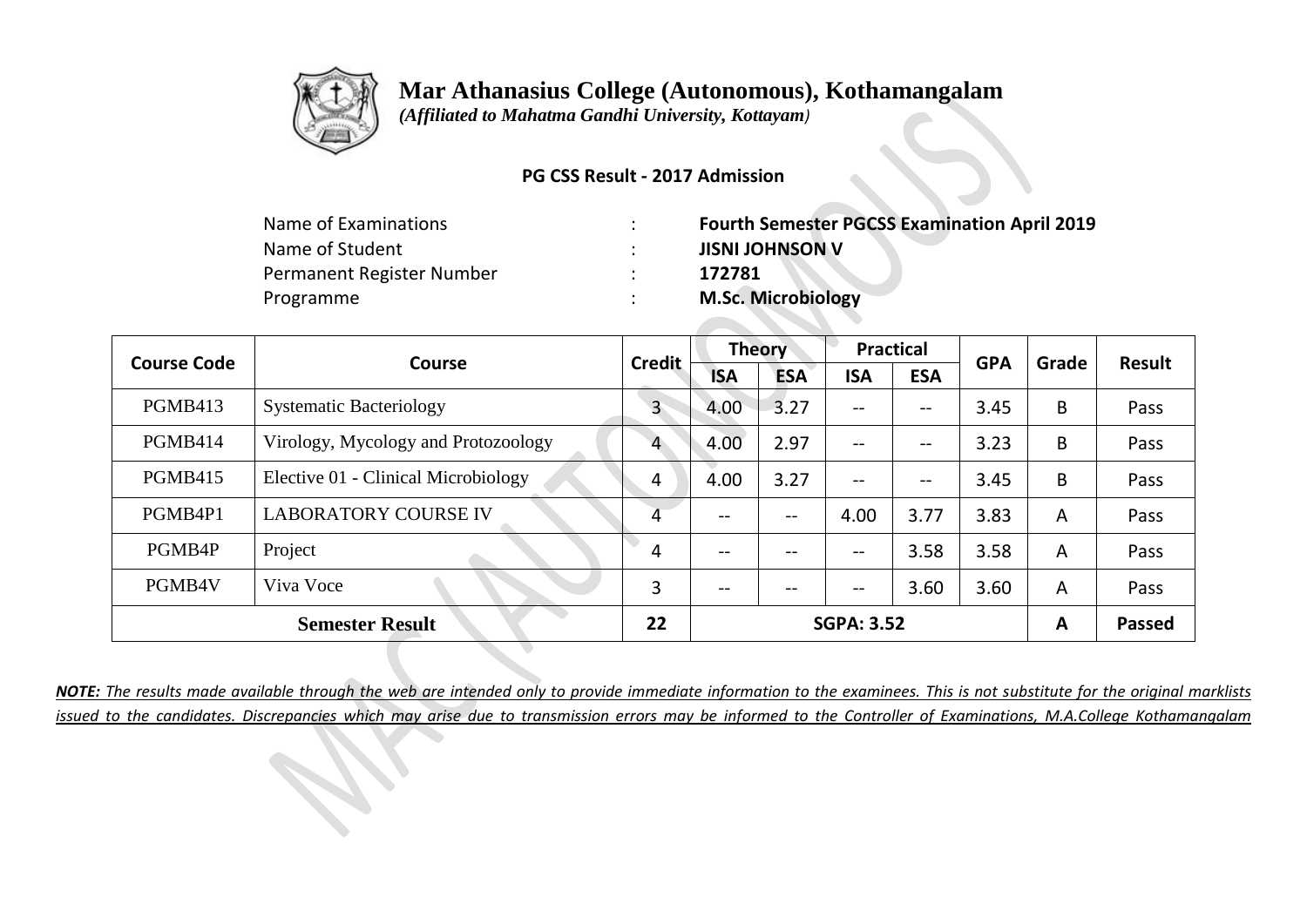

 *(Affiliated to Mahatma Gandhi University, Kottayam)*

#### **PG CSS Result - 2017 Admission**

| <b>Fourth Semester PGCSS Examination April 2019</b> |
|-----------------------------------------------------|
| RESHMA. M.J                                         |
| 172782                                              |
| <b>M.Sc. Microbiology</b>                           |
|                                                     |

|                | <b>Course Code</b><br><b>Course</b> | <b>Credit</b> |                   | <b>Theory</b> | <b>Practical</b>         |            | <b>GPA</b> | Grade | <b>Result</b> |
|----------------|-------------------------------------|---------------|-------------------|---------------|--------------------------|------------|------------|-------|---------------|
|                |                                     |               | <b>ISA</b>        | <b>ESA</b>    | <b>ISA</b>               | <b>ESA</b> |            |       |               |
| <b>PGMB413</b> | <b>Systematic Bacteriology</b>      | $\mathsf{3}$  | 4.00              | 3.03          | $\overline{\phantom{m}}$ | --         | 3.27       | B     | Pass          |
| PGMB414        | Virology, Mycology and Protozoology | 4             | 4.00              | 3.23          | $--$                     | --         | 3.42       | B     | Pass          |
| <b>PGMB415</b> | Elective 01 - Clinical Microbiology | 4             | 4.00              | 3.13          | $\overline{\phantom{m}}$ | --         | 3.35       | B     | Pass          |
| PGMB4P1        | <b>LABORATORY COURSE IV</b>         | 4             | --                | $- -$         | 4.00                     | 3.53       | 3.65       | A     | Pass          |
| PGMB4P         | Project                             | 4             | $\qquad \qquad -$ | --            | $- -$                    | 3.53       | 3.53       | A     | Pass          |
| PGMB4V         | Viva Voce                           | 3             | --                | $- -$         | $\overline{\phantom{m}}$ | 3.73       | 3.73       | A     | Pass          |
|                | <b>Semester Result</b>              | 22            |                   |               | <b>SGPA: 3.49</b>        |            |            | B     | <b>Passed</b> |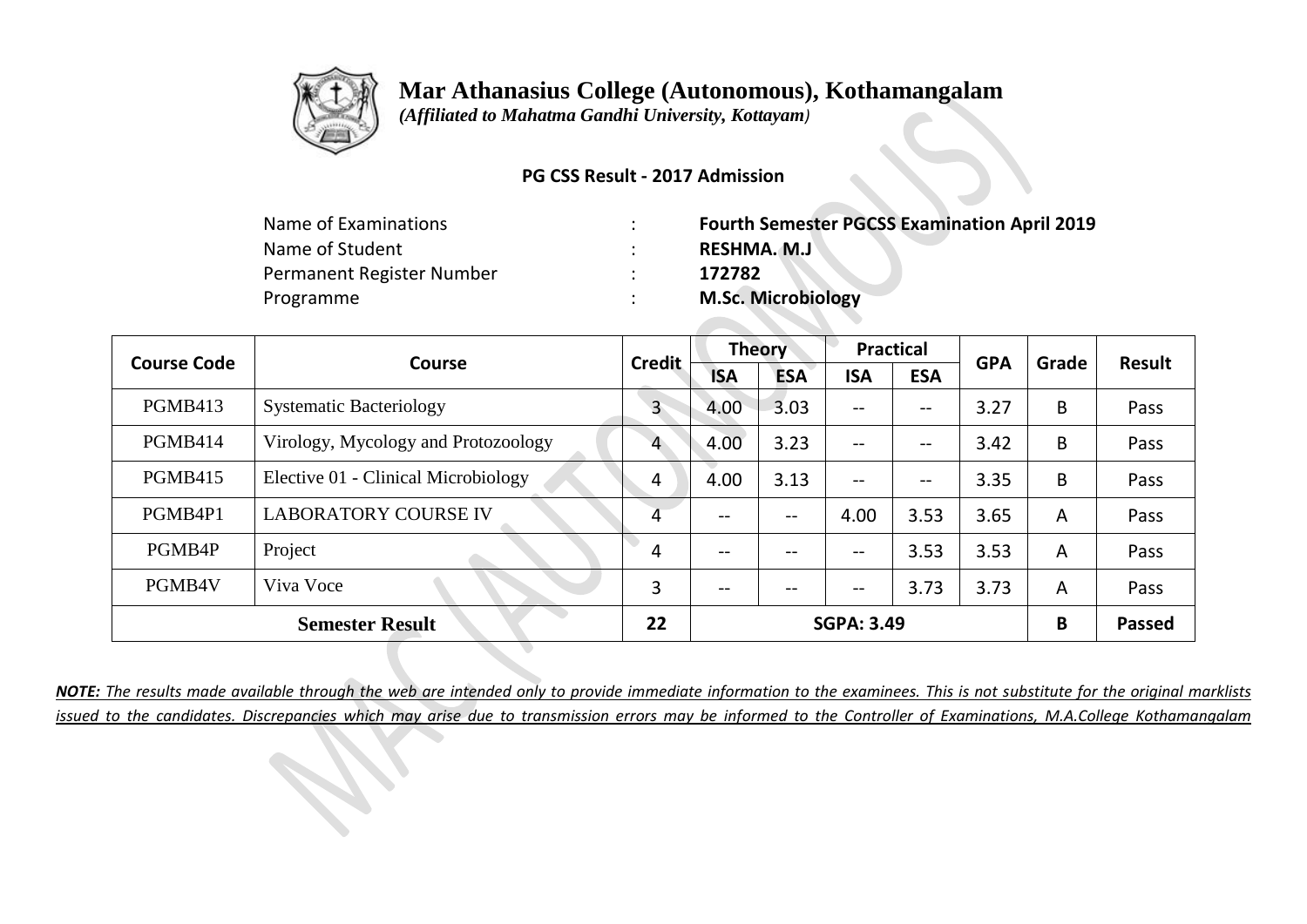

 *(Affiliated to Mahatma Gandhi University, Kottayam)*

#### **PG CSS Result - 2017 Admission**

| Name of Examinations      | <b>Fourth Semester PGCSS Examination April 2019</b> |
|---------------------------|-----------------------------------------------------|
| Name of Student           | <b>ROSE LAWRANCE</b>                                |
| Permanent Register Number | 172783                                              |
| Programme                 | <b>M.Sc. Microbiology</b>                           |

|                | <b>Course Code</b><br><b>Course</b> |               | <b>Theory</b> |            | <b>Practical</b>                    |                   | <b>GPA</b> | Grade | <b>Result</b> |
|----------------|-------------------------------------|---------------|---------------|------------|-------------------------------------|-------------------|------------|-------|---------------|
|                |                                     | <b>Credit</b> | <b>ISA</b>    | <b>ESA</b> | <b>ISA</b>                          | <b>ESA</b>        |            |       |               |
| <b>PGMB413</b> | <b>Systematic Bacteriology</b>      | $\mathsf{3}$  | 4.00          | 3.33       | $\hspace{0.04in}$ $\hspace{0.04in}$ | --                | 3.50       | A     | Pass          |
| PGMB414        | Virology, Mycology and Protozoology | 4             | 4.00          | 3.43       | $-$                                 | $\qquad \qquad -$ | 3.57       | A     | Pass          |
| <b>PGMB415</b> | Elective 01 - Clinical Microbiology | 4             | 4.00          | 3.33       | $\qquad \qquad -$                   | $-\!$ $-$         | 3.50       | A     | Pass          |
| PGMB4P1        | <b>LABORATORY COURSE IV</b>         | 4             | $- -$         | $- -$      | 3.88                                | 3.63              | 3.69       | A     | Pass          |
| PGMB4P         | Project                             | 4             | --            | --         | $\hspace{0.04in}$ $\hspace{0.04in}$ | 3.63              | 3.63       | A     | Pass          |
| PGMB4V         | Viva Voce                           | 3             | $- -$         | $- -$      | $\hspace{0.04in}$ $\hspace{0.04in}$ | 3.73              | 3.73       | A     | Pass          |
|                | <b>Semester Result</b>              | 22            |               |            | <b>SGPA: 3.60</b>                   |                   |            | A     | <b>Passed</b> |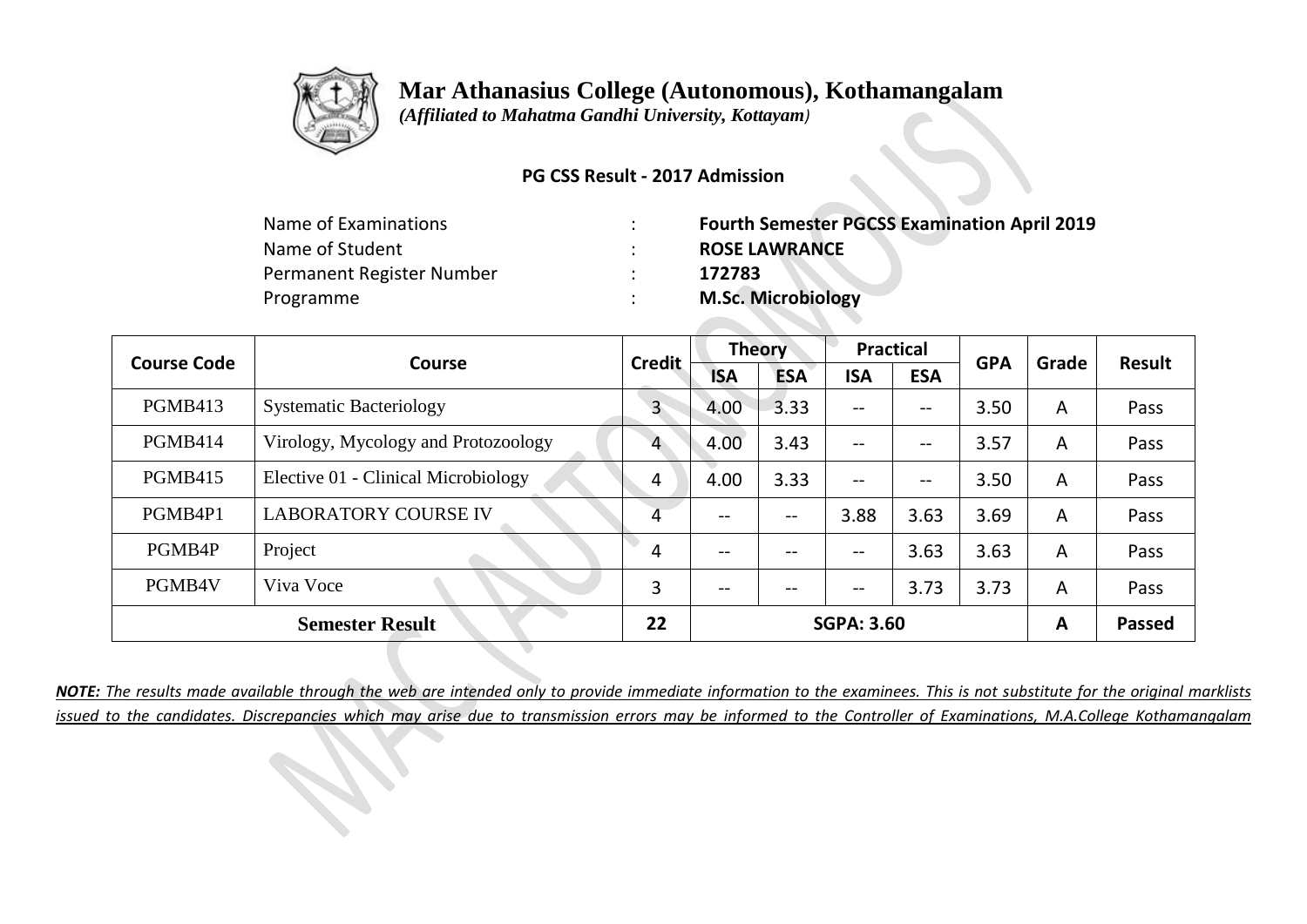

 *(Affiliated to Mahatma Gandhi University, Kottayam)*

#### **PG CSS Result - 2017 Admission**

| Name of Examinations      | <b>Fourth Semester PGCSS Examination April 2019</b> |
|---------------------------|-----------------------------------------------------|
| Name of Student           | <b>SANIGA JOSE</b>                                  |
| Permanent Register Number | 172784                                              |
| Programme                 | <b>M.Sc. Microbiology</b>                           |

| <b>Course Code</b><br><b>Course</b> | <b>Credit</b>                       |              | <b>Theory</b> | <b>Practical</b> |                                       | <b>GPA</b> | Grade | <b>Result</b>  |               |
|-------------------------------------|-------------------------------------|--------------|---------------|------------------|---------------------------------------|------------|-------|----------------|---------------|
|                                     |                                     |              | <b>ISA</b>    | <b>ESA</b>       | <b>ISA</b>                            | <b>ESA</b> |       |                |               |
| PGMB413                             | <b>Systematic Bacteriology</b>      | $\mathsf{3}$ | 3.67          | 3.07             | $\hspace{0.05cm}$ – $\hspace{0.05cm}$ | --         | 3.22  | B              | Pass          |
| PGMB414                             | Virology, Mycology and Protozoology | 4            | 3.67          | 2.60             | $--$                                  | --         | 2.87  | B              | Pass          |
| <b>PGMB415</b>                      | Elective 01 - Clinical Microbiology | 4            | 3.67          | 2.53             | $\hspace{0.05cm}$ – $\hspace{0.05cm}$ | --         | 2.82  | B              | Pass          |
| PGMB4P1                             | <b>LABORATORY COURSE IV</b>         | 4            | --            | --               | 4.00                                  | 3.60       | 3.70  | A              | Pass          |
| PGMB4P                              | Project                             | 4            | --            | --               | $\qquad \qquad -$                     | 3.58       | 3.58  | $\overline{A}$ | Pass          |
| PGMB4V                              | Viva Voce                           | 3            | --            | $- -$            | $\overline{\phantom{m}}$              | 3.60       | 3.60  | A              | Pass          |
|                                     | <b>Semester Result</b>              | 22           |               |                  | <b>SGPA: 3.29</b>                     |            |       | B              | <b>Passed</b> |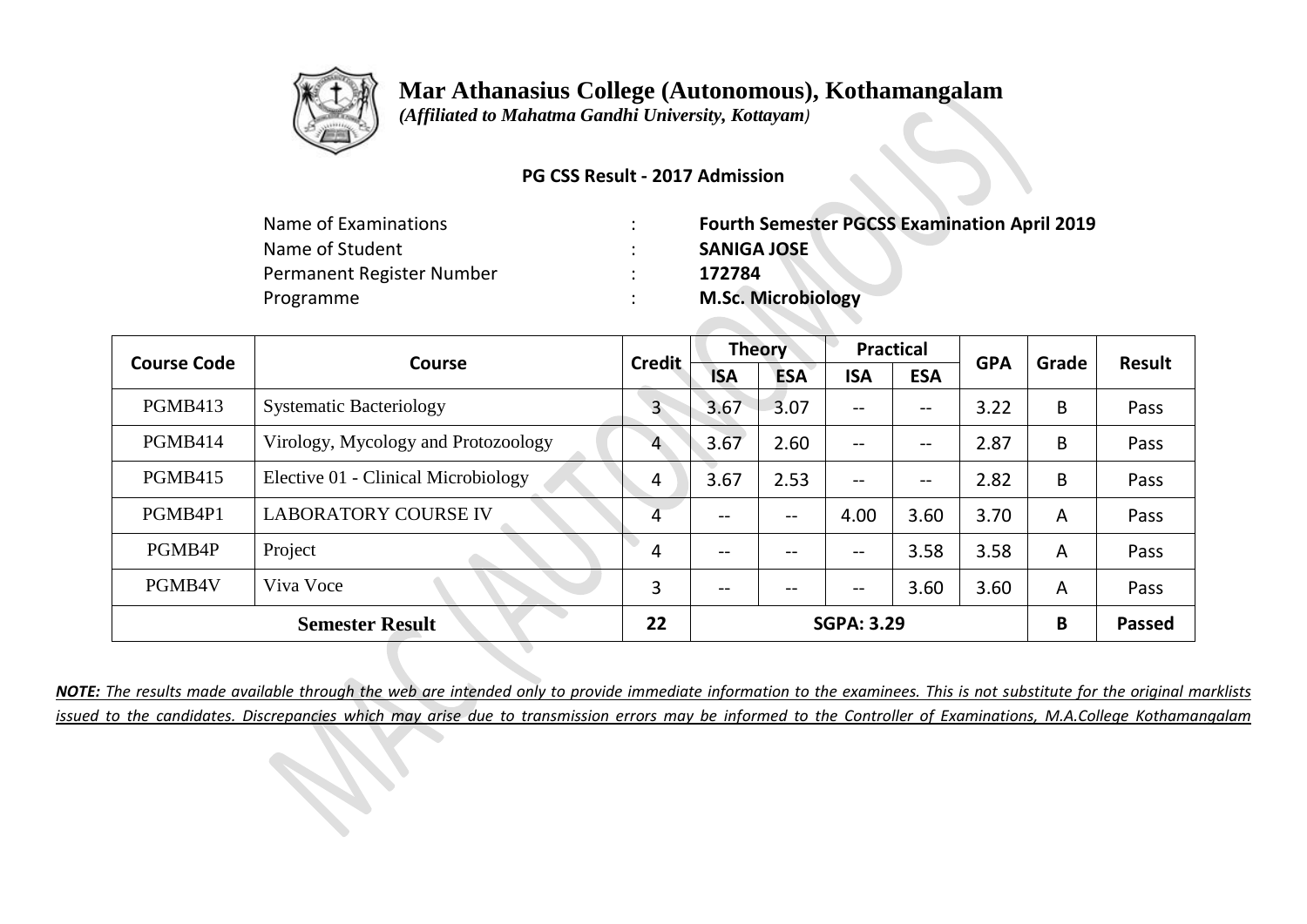

 *(Affiliated to Mahatma Gandhi University, Kottayam)*

#### **PG CSS Result - 2017 Admission**

| Name of Examinations      | <b>Fourth Semester PGCSS Examination April 2019</b> |
|---------------------------|-----------------------------------------------------|
| Name of Student           | <b>SARANYA P</b>                                    |
| Permanent Register Number | 172785                                              |
| Programme                 | <b>M.Sc. Microbiology</b>                           |

|                | <b>Course Code</b><br><b>Course</b> | <b>Credit</b> |                   | <b>Theory</b> | <b>Practical</b>         |            | <b>GPA</b> | Grade | <b>Result</b> |
|----------------|-------------------------------------|---------------|-------------------|---------------|--------------------------|------------|------------|-------|---------------|
|                |                                     |               | <b>ISA</b>        | <b>ESA</b>    | <b>ISA</b>               | <b>ESA</b> |            |       |               |
| <b>PGMB413</b> | <b>Systematic Bacteriology</b>      | $\mathsf{3}$  | 3.67              | 2.70          | $\overline{\phantom{m}}$ | --         | 2.94       | B     | Pass          |
| PGMB414        | Virology, Mycology and Protozoology | 4             | 3.67              | 2.83          | $--$                     | --         | 3.04       | B     | Pass          |
| <b>PGMB415</b> | Elective 01 - Clinical Microbiology | 4             | 3.67              | 3.27          | $\overline{\phantom{m}}$ | --         | 3.37       | B     | Pass          |
| PGMB4P1        | <b>LABORATORY COURSE IV</b>         | 4             | --                | $- -$         | 4.00                     | 3.70       | 3.78       | A     | Pass          |
| PGMB4P         | Project                             | 4             | $\qquad \qquad -$ | --            | $\overline{\phantom{m}}$ | 3.38       | 3.38       | B     | Pass          |
| PGMB4V         | Viva Voce                           | 3             | --                | $- -$         | $\overline{\phantom{m}}$ | 3.33       | 3.33       | B     | Pass          |
|                | <b>Semester Result</b>              | 22            |                   |               | <b>SGPA: 3.32</b>        |            |            | B     | <b>Passed</b> |